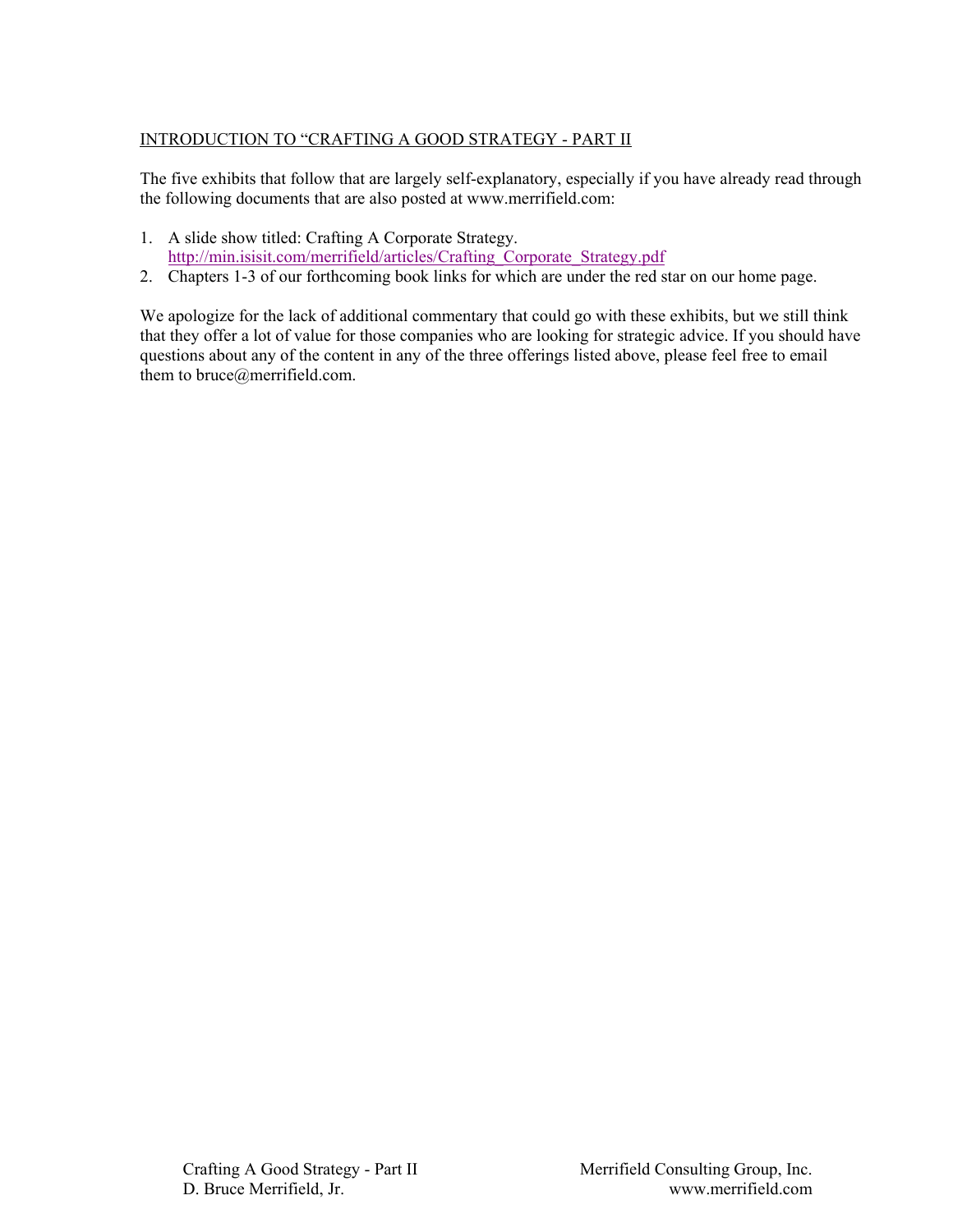Exhibit 1

#### **A STRATEGIC PROCESS (OR ROAD MAP)**



\*S.W.O.T. = Strengths, Weaknesses, Opportunities, Threats. Strengths and weaknesses are internal, company-specific issues, whereas opportunities and threats have to deal with emotional, environmental issues.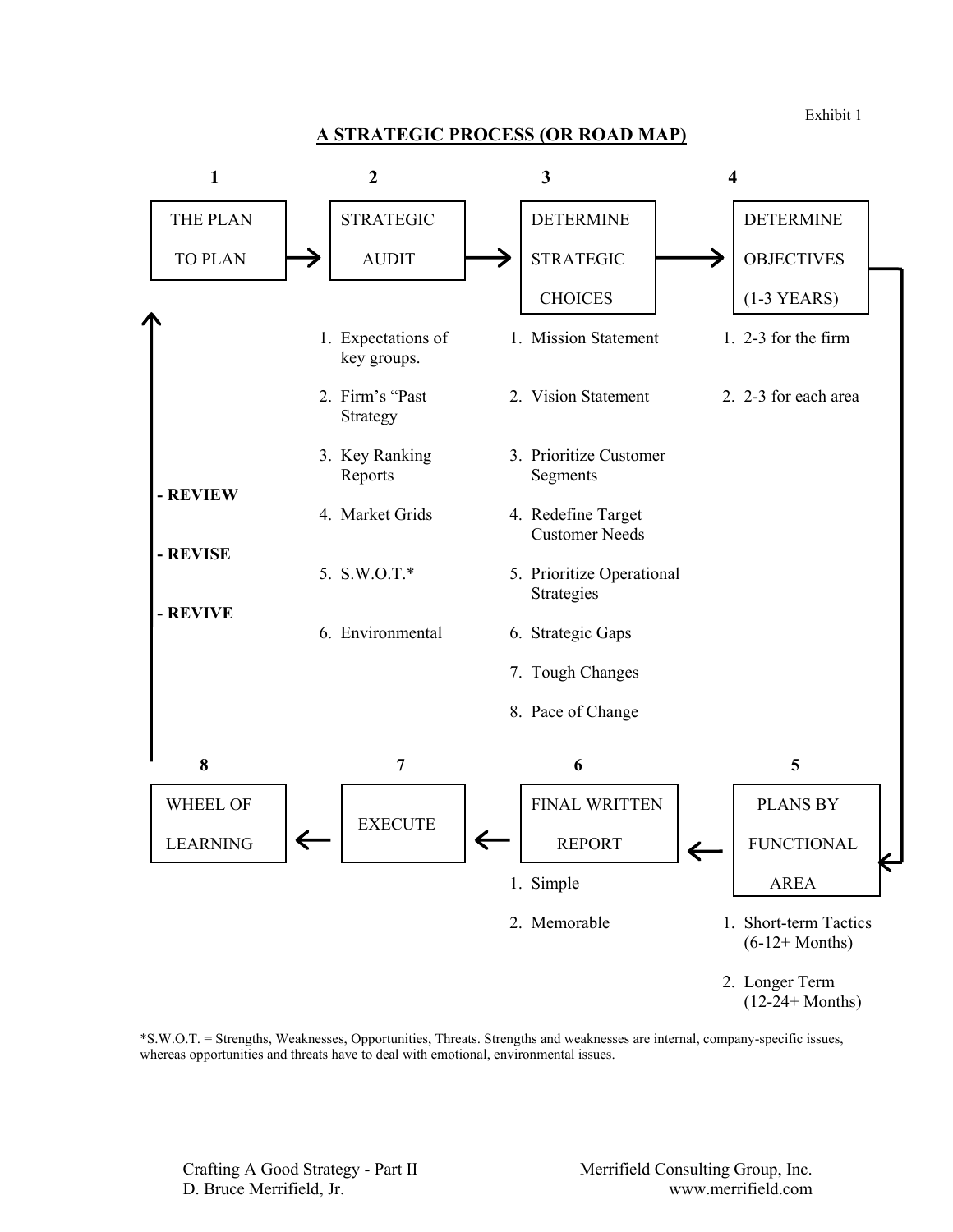## **ORGANIZATIONAL DEVELOPMENT STRATEGY**



The Five Phases of Growth

From: Strategic Planning in Emerging Companies by Steven C. Brandt; Addison-Wesley; 1981; p.103.

## **PHASE I: CREATIVITY; MANAGEMENT BY HOPE (MBH)**

- 1. Don't worry about details.
- 2. Owners work long hours reacting directly to customers to create a business.
- 3. Communication is frequent and informal.
- 4. Mature industry entrant assumption "There's room for one more".

### Pitfalls

- 1. Overextended owner.
- 2. Work hard, not smart.



3. Run out of cash, because "business was too good; grew too fast".

# **PHASE II: "DIRECTION"; MANAGEMENT BY CRISIS (MBC)**

- 1. Partial functional delegation begins.
- 2. Hub-of-the-wheel structure.
- 3. Basic accounting and control systems in.

### Pitfalls

- 1. No good people to delegate to; owner not a good delegator.
- 2. Systems are not good enough to let employees have autonomy they would like.
- 3. Most small businesses plateau at this stage.

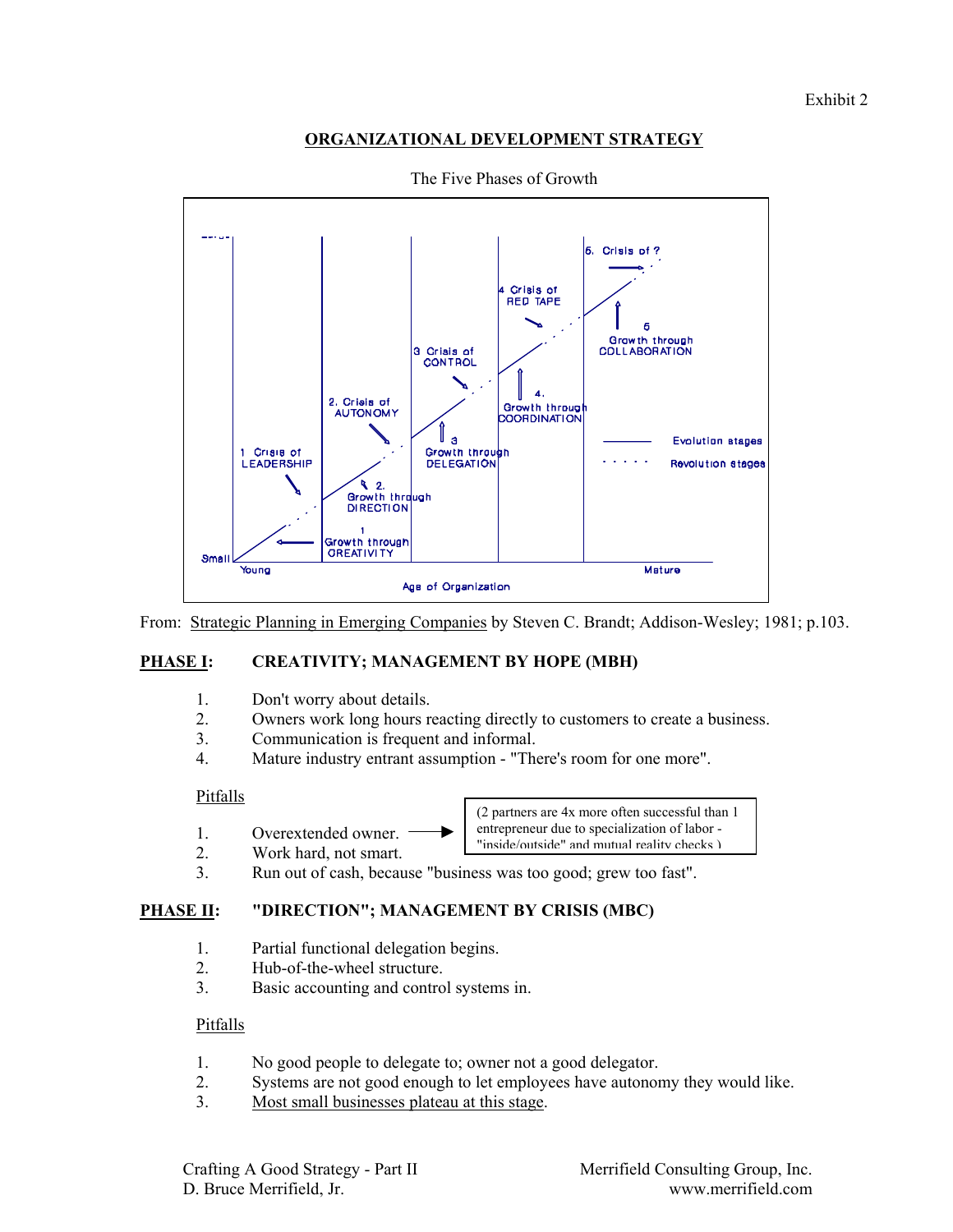## **PHASE III**: **DELEGATION, DECENTRALIZATION**

- 1. Profit centers and departmental standards, bonuses set-up.
- 2. Management by exception.
- 3. Management focuses on growth opportunities.
- 4. Communication becomes too infrequent and formal.

### Pitfalls

- 1. Profit centers and departments start to fight.
- 2. Some areas get too far out of operational line.
- 3. Management regresses to hub-of-the-wheel.
- 4. Immature systems drain motivation.

## **PHASE IV**: **COORDINATION: THE POWER OF SYSTEMS IS PURSUED**

- 1. All systems are refined.
- 2. Many new systems invented.
- 3. Usually capital and manpower becomes much more efficient.

### Pitfalls

- 1. Red-tape crisis.
- 2. Systems are unfriendly to customers.
- 3. Systems are inflexible to employees.

## **PHASE V: COLLABORATION; HIGH PERFORMANCE ENVIRONMENT**

- 1. The environment is rethought to achieve excellence inside and out.
- 2. People and cash flow start to grow.
- 3. Fast growth management guidelines keep new organic growth occurring.

## Pitfalls

- 1. Burn-out by plateau workers.
- 2. Not re-deploying excess people talent and cash as growth matures.
- 3. Company becomes top-heavy, older and doesn't renew itself.
- 4. Environment changes and obsoletes entire organism to a significant degree. Who wants to re-invent a business?

\*See "Process Engineering (x) Services" at www.merrifield.com under "Exhibits".

\*\*See Chapters 1 to 3 from "Reinventing Distributor Profitability" at www.merrifield.com on the homepage under the red star.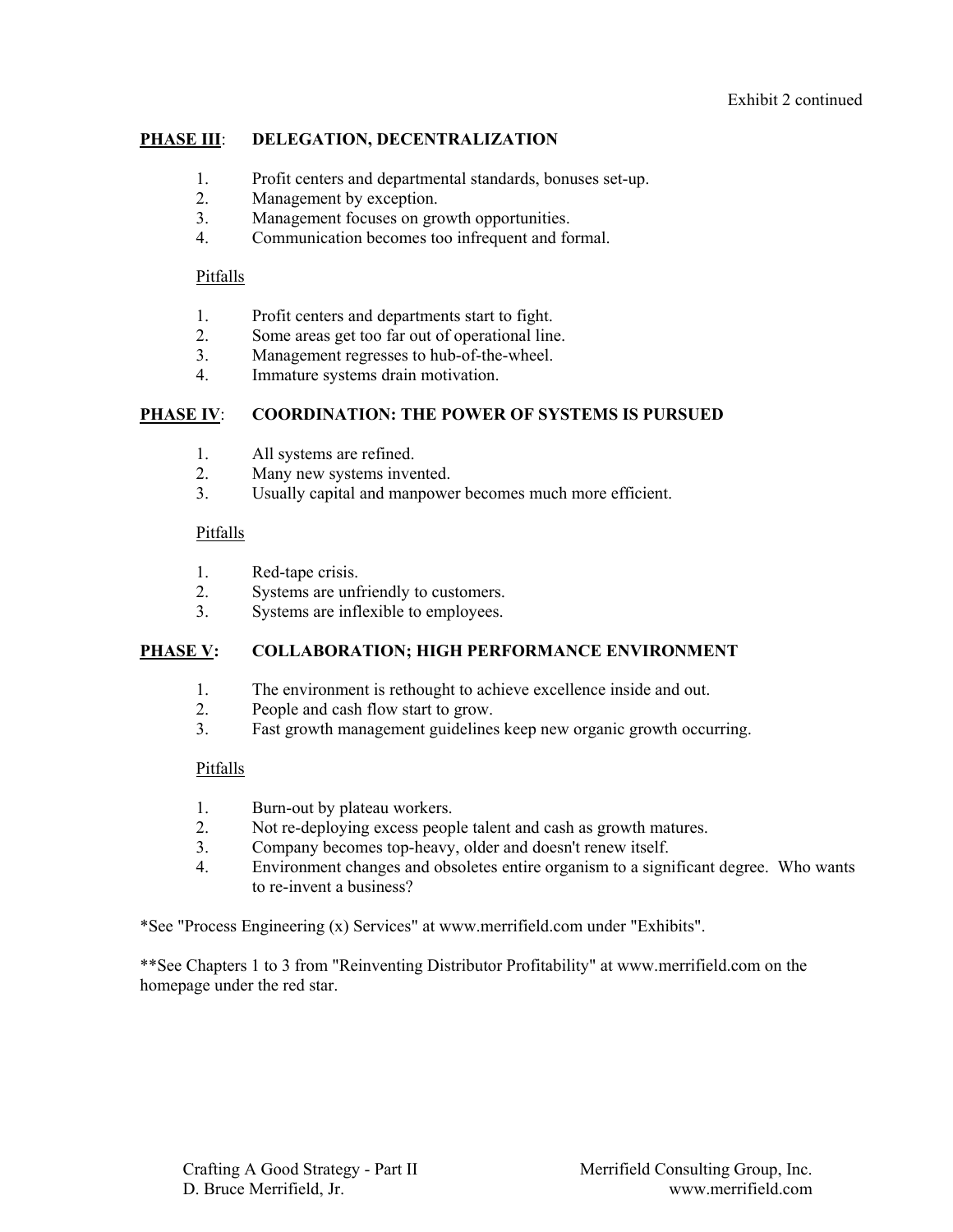# **COMPETITIVE STRATEGY GUIDELINES**

- 1. Write a competitive strategy statement that defines how your firm seeks to profitably secure. It should include the following elements:
	- a) A target scope of customers who share unique compelling (will pay for) needs(s).
	- b) Include what the logical scope of products/services are that this target customer niche needs to buy.
	- c) How will these needs be filled by you in a sustainably unique, measured and valued way? Call this your "unique marketing proposition" (UMP).
	- d) How will your UMP create switching costs for the customers and/or barriers to entry for would be competitors?
	- e) Make the statement as simple, memorable and operable as possible. Will it allow for spontaneous "bi-focal decision making" when confronted with daily problems/opportunities? (Bi-focal means smart in the near and long-term.)
	- f) A "mission statement" expands upon a strategy statement usually including the values that will govern how a firm achieves its strategy.
	- g) A "vision statement" might be used if a transformational change of the company is expected in the future.
- 2. Educate ALL employees about: "the competitive triangle" of their business; the company's strategic statement; and how everyone's prosperity (except for the competition) depends upon key measurements for customer value and cost effectiveness.
- 3. Prune all activities and customers that fall outside of your strategic scope. These drain resources and quality from the strategic core.
- 4. List and address the critical issues that keep you from fully supporting your competitive strategy.
- 5. Put profit and excellence first, volume will follow through best-customer retention.
- 6. Avoid conflicts caused by nesting department and product strategies within profit center strategies which are all within corporate-wide strategies.

## **EVOLVE, EXPAND, DIVERSITY**

- 7. Service companies craft their strategies through the medium of people and relationships that both evolve in response to core customers - not the mediums of capital; equipment; brand advertising; technology; or natural resources.
- 8. Distinctive execution of a basic strategy will generate self-made, but unforeseen opportunities. Only high performing competitors will have the credibility, optimism and spare resources to seize emergent and often tangential options.

Crafting A Good Strategy - Part II Merrifield Consulting Group, Inc. D. Bruce Merrifield, Jr. www.merrifield.com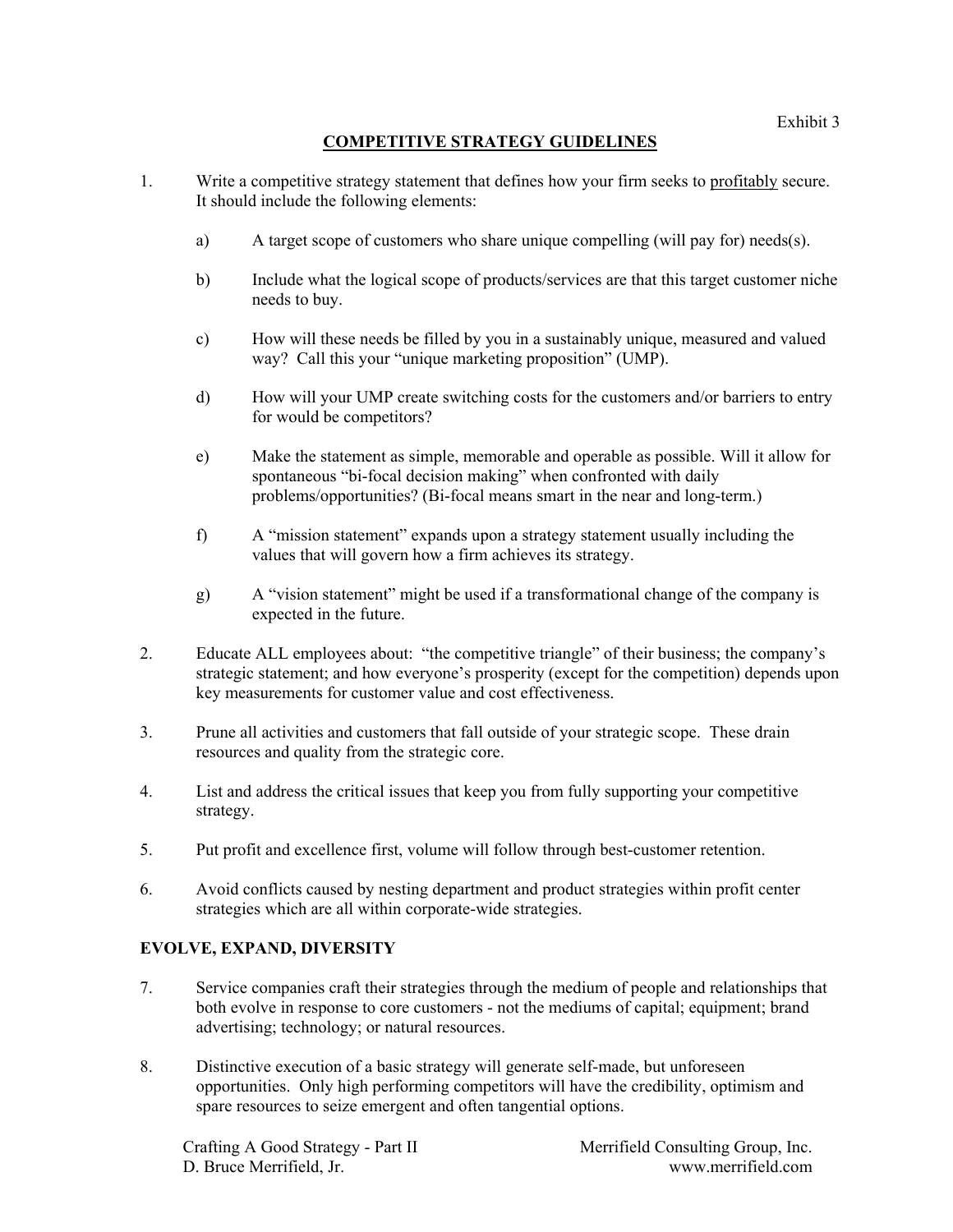## **STRATEGY IS NOT**

- 1. "Pro forma" number crunching with bottom-up, compounded optimism.
	- a. There is no reason to expect a change in competitive equilibrium in the absence of a plan to cause it to happen.
	- b. Incremental improvements in cost can be expected, but the competition will match such progress.
	- c. Sales and profit improvements will occur in an up market, but do so for all competitors.
- 2. Vague and varying statements or slogans from the CEO.
- 3. A list of success criteria which may screen out poor options, but does not create new, good ones.
- 4. Usually well produced by managers with lengthy, operational experience as their only credential; they tend to lack foresight, judgment, and mental flexibility.
- 5. The result of good luck. All operational tactics and expansion moves masqueraded as "successful strategy" from 1946-1974. And for inflation-proofed businesses (wholesale and retail) from 1974-81.
- 6. Having faster reaction speed with a can-do attitude and being re-active to all pressures.
	- a. This takes hard work to only preserve the status quo and evolutionary drift of natural competition.
	- b. This does not clean-up the non core-business waste in a business which keeps growing and sapping core profits.

## **REASONS STRATEGIES FAIL**

- 1. Too abstract and complex.
- 2. Must be memorable and easily communicated.
- 3. Low initial understanding, commitment and consensus.
- 4. Financial under-investment or lack of persistence.
- 5. Too ambitious with...
	- a. The ingredients kitchen sink approach.
	- b. The numbers don't bet the company and try to his home-runs; hit singles steadily.
- 6. No priorities in the planning, programs and execution steps.
- 7. Poor hands-on coaching at the branch to break old habits and form new and necessary habits (peopleware).
- 8. Insufficient courage for dealing with difficult changes or new skills needed to support the driving force.
- 9. Poor strategy selection.
	- a. Me-too, but too late.
	- b. No mice to catch with a better mousetrap.

Crafting A Good Strategy - Part II Merrifield Consulting Group, Inc. D. Bruce Merrifield, Jr. www.merrifield.com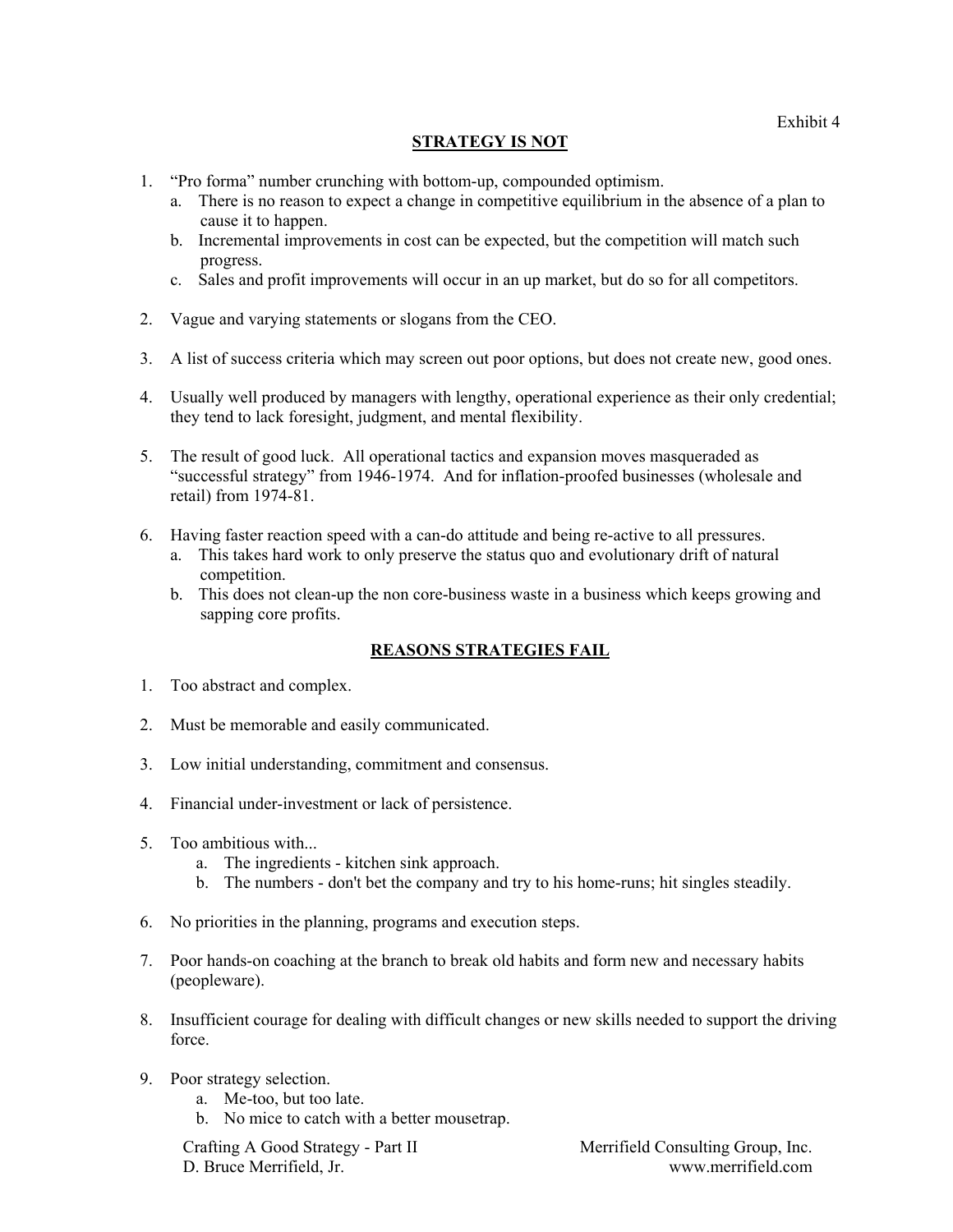## **STRATEGIC STEPS TO SUCCESS**



#### NOTE:

This model is reviewed in more detail in Module # 5.9 of the MCG video product "High Performance Distribution for All."

As you look through all of the related questions on the following three pages, please note that a number of them are addressed in the video's modules. The related module is shown at the end of each question. For more information on the video (plus resellers that offer big discounts) hit the hotlinks in the center of www.merrifield.com's homepage.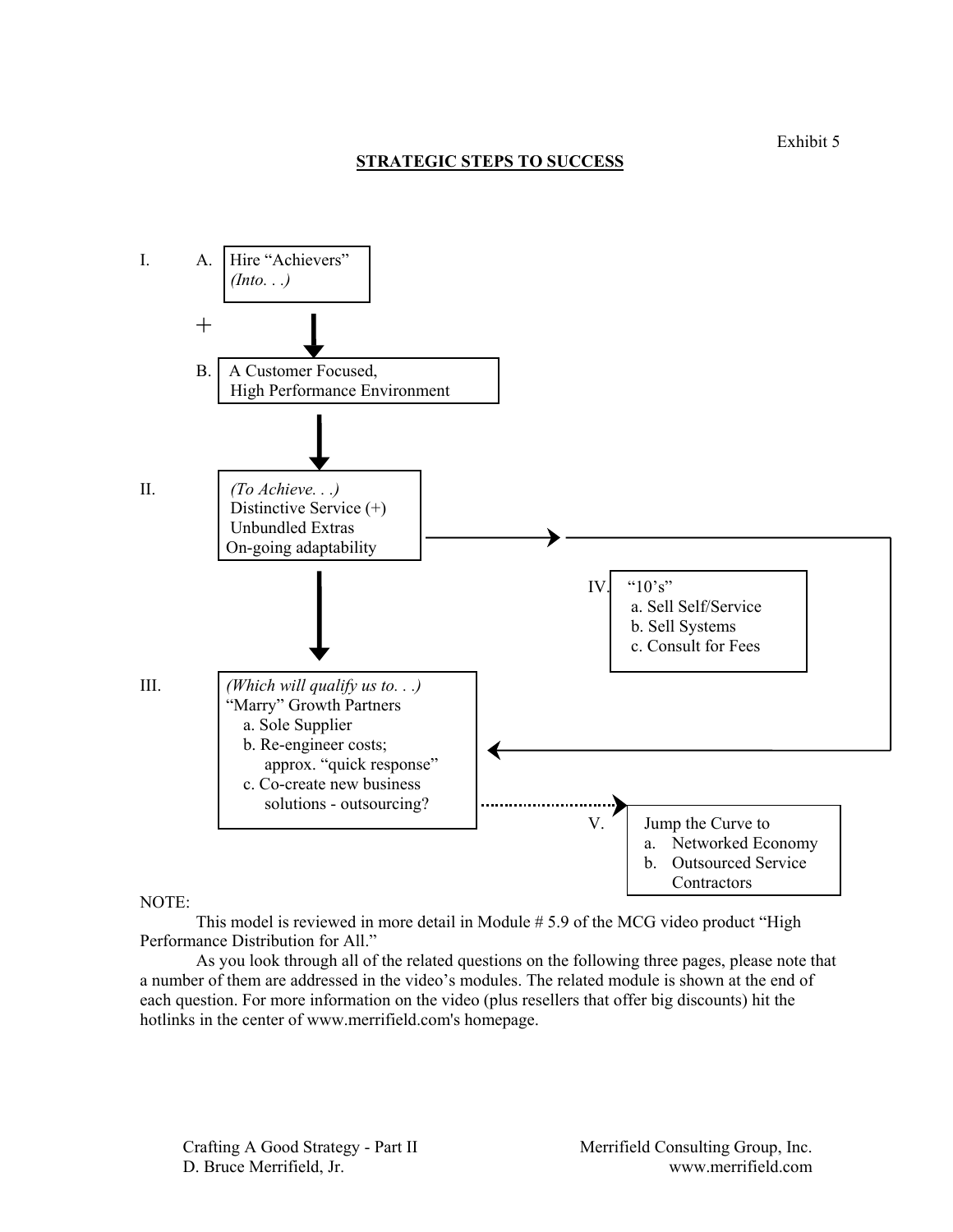### I - V; QUESTIONS TO CONSIDER

#### (I) Hire "achievers" into customer-focused, high-performance environment

- 1. What must you *pay* to get the best, to expect the most and retain employees longer to better serve and retain customers? Modules: 2.3, 4.7)
- 2. How do you increase the odds that you *pick the best* potential applicant from a pool of prospects? (Module3.13)
- 3. What type of *personnel systems* are appropriate for orientation; pay-for-knowledge; internal bench-marking & personal goal planning? (Modules 3.13, 3.14, 4.7, 5.3, 5.4, 5.5)
- 4. What kind of *feedback systems* are necessary to help employees *spontaneously, self-organize* to give everyday perfect service in the most cost effective way in a *sustainable motivated way?* (Module 5.3 – 5.5)
- 5. If the bottom 80% of the payroll must provide distinctive service, how do we:
	- a) Define a "black-belt 10th degree (warehouse) performance? (Module 4.7, 5.3-5.5)
	- b) Design a "path to mastery"? (Module 5.4)
	- c) Teach the how's and why's of mastery to some who may have never experienced a personal best before? (Module 5.4)
- 6. How do we convert boss/subordinate tendencies into a team of responsible, accountable partners? (Module 3.15, 5.6)
- 7. Must we do all of this? Why wouldn't we want to try?

### (II) Achieving "Distinctive Service" (+) unbundled extra services for a fee:

- 1. For experienced, repeat buyers of commodities( $80\%$  (+) of a mature industry's sales):
	- a) What are the four most important, universal measurables that buyers want aside from price and terms? (Module 4.1)
	- b) How do we identify and dominate (60% 90% market share) one customer niche at a time? (Niches can be defined by their 1 or 2 compelling, but peculiar service needs aside from the four universals.) (Module  $3.2 - 3.4$ )
	- c) What is more compelling to the customer: "We are ISO 9000 certified", or, "We have the highest fill-rates on your one-stop shop product needs with an unconditional guarantee on zero errors and on-time delivery - or we pay! (Section 4)
	- d) Can we expect margin levels on commodities to pay for traditional salesreps and extra services too? Or, must those offerings be unbundled and sold for a fee? (Module 4.9- 4.10)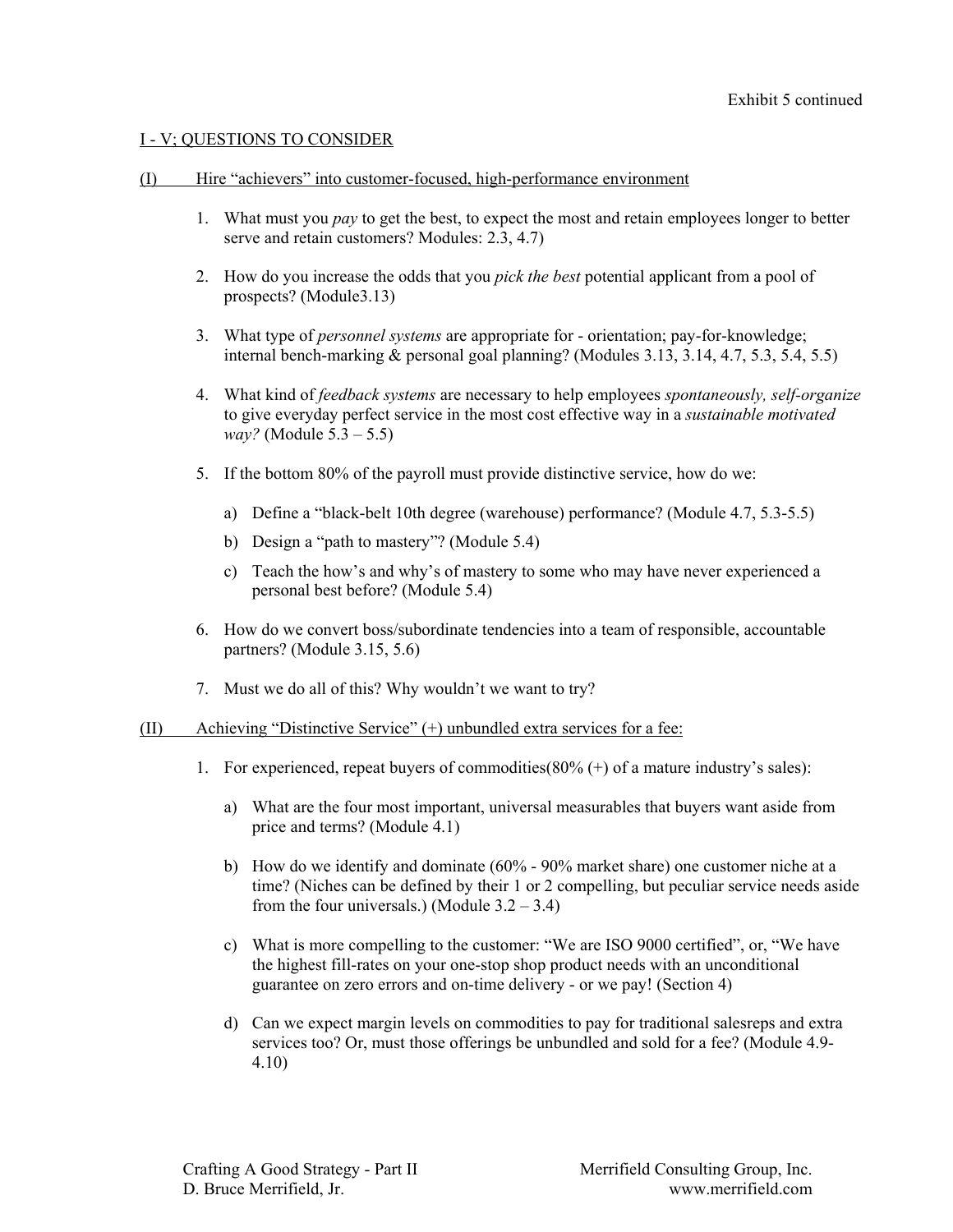### (III) "Marry" Growth Partners:

- 1. If we are selling mature, slow-growth commodities, then isn't faster growth dependent upon becoming the dominate supplier to the 10% of the customers who are both: a) growing faster than their industry; and b) consistently able to pay their bills (AKA "gazelles")? (Module 3.4 – 3.7)
- 2. Why should they marry us? Are we partner-able? (Section 4, especially 4.11 & 4.13)
- 3. If we sell the  $50\%$  + of all customers who are "extinction in motion", what are the  $3 5$  year implications?
- 4. How do we successfully sell, install and measure purchasing systems that will reduce all "eleven elements of total procurement cost" so that we can maintain a sustainablely successful, win-win marriage? (Module 4.11, 4.13)
- 5. How do we avoid being squeezed into a they win we lose situation over time? (Module 4.13)
- 6. How do we re-engineer the buy-sell process between us and the customer to reduce our costs by half; share 50 - 80% of our savings with them; and put more to our bottom line? Or, should we wait for the competition to do it first? (Module 4.13)
- 7. Outsourcing non-core activities to world-class partners is a strong trend. Can we:
	- a) Find new needs (outsourcing opportunities) and fill them? (Module 4.9)
	- b) Do so at a cost that is less than what the customer will pay?
	- c) Do it for 2 or more existing customers to get economies of scale & expertise from repetition?

### (IV) Re-Inventing Outside Salespeople:

- 1. "Big buyers" (per a NAPM survey) claim that 90% of salesreps aren't worth seeing. Who are the worthwhile 10%? What is a "10"? (Module 5.4, 5.5)
- 2. Penetrating old or new accounts significantly and profitably is much more difficult than maintaining existing business. How should we pay accordingly? If we don't, what will happen? (Module 3.11)
- 3. Full-service salespeople ("10's") should be able to:
	- a) Get last look and a personal premium for their value-added efforts which exceed the efforts of mediocre competitors. How? (Module 4.12)
	- b) Get their full-cost plus some when competing with discount channel pricing. How? (Module 4.12)